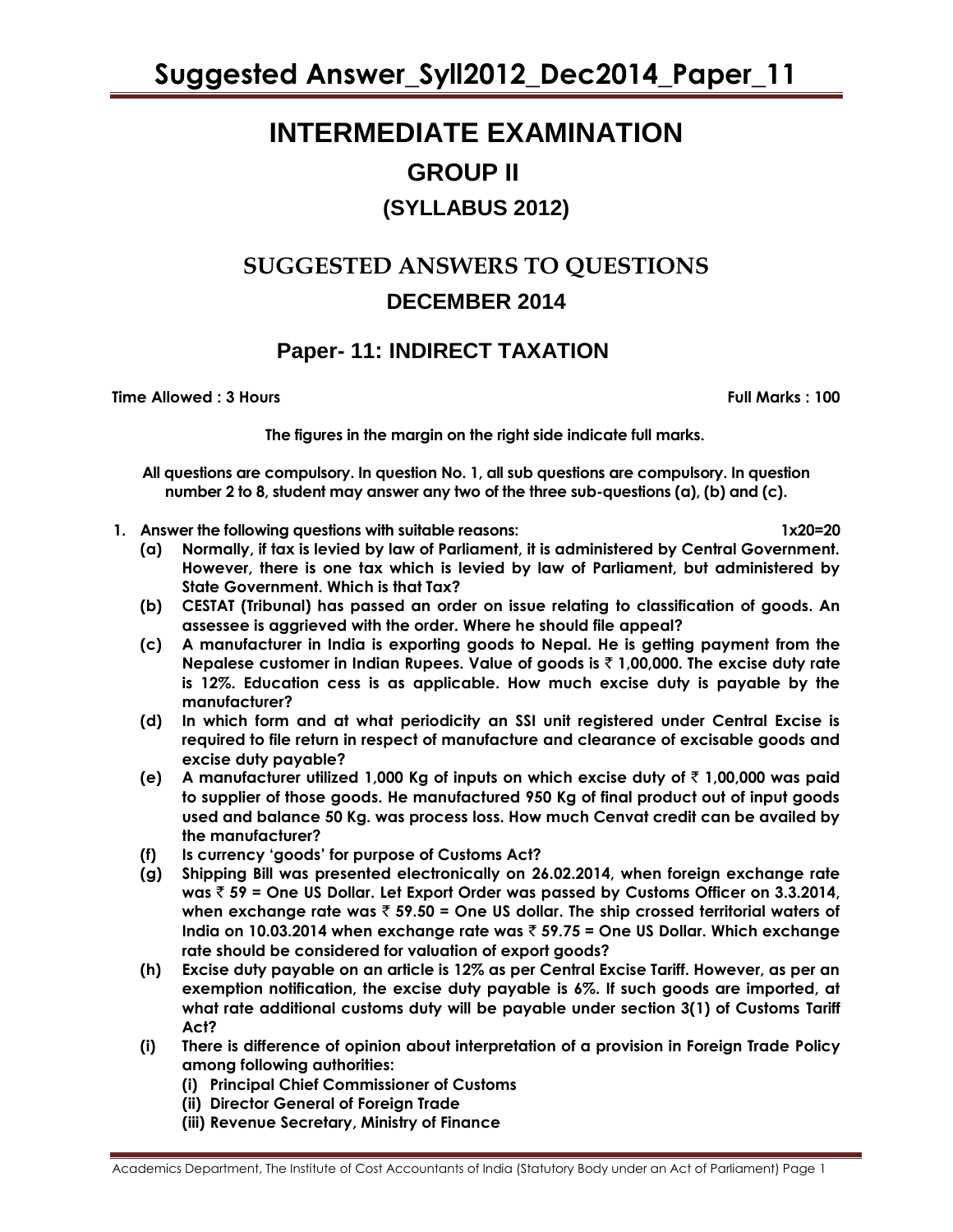- **(iv) Chairman, Central Board of Excise and Customs (CBE&C). Whose interpretation will be held as final and binding?**
- **(j) Jeevan Exporters exported 1,000 Kg of metal of FOB value of** ` **two lakhs. the rate of duty draw back on such exports is** ` **120 per Kg. Market price of the goods is** ` **80,000. Calculate the duty draw back receivable by Jeevan Exports.**
- **(k) Kamal has entered into franchise agreement with a leading franchisor for providing service under the brand name of franchisor. The details of business of Kamal are as follows:**
	- **(i) Started business on 1.5.2014**
	- **(ii) Reached value of service provided** ` **5 lakhs on 1.7.2014**
	- **(iii) Reached value of service provided** ` **9 lakhs on 1.8.2014**
	- **(iv) Reached value of service provided** ` **10 lakhs on 1.9.2014. Advise Kamal when he should apply for registration under service tax.**
- **(l) ABC Co. Ltd. filed half yearly service tax return on 24th April 2014. Later, during internal audit, it was discovered that there was short payment of** ` **one lakh. The mistake came to notice on 2nd July 2014. Advise ABC Co. Ltd. about the course of action.**
- **(m) A service provider is required to pay service tax for month of March, 2014 before 31.03.2014. He is not able to correctly calculate service tax payable. Advise him course of action to be adopted to avoid interest liability.**
- **(n) An auditor has provided auditing services to a company. He has issued invoice and charged service tax. Can the company avail the Cenvat credit of service tax charged by the auditors?**
- **(o) Hotel Greenview is having a non-air conditioned restaurant serving food. The value of food provided in the restaurant during April 2014 to June 2014 was** ` **60 lakhs. Calculate service tax payable by Hotel Greenview..**
- **(p) A manufactured goods within State of Odisha. The Vat paid on inputs was** ` **1,30,000. The goods were sold in inter-state for** ` **20 lakhs by charging Central Sales Tax 2%. How much Input Tax Credit can be availed by the manufacturer?**
- **(q) As per definition of Central Sales Tax Act, the 'turnover' is inclusive of Central Sales Tax or exclusive of Central Sales Tax?**
- **(r) What is the maximum rate at which State Vat can be imposed on 'declared goods'?**
- **(s) What is the maximum period allowable for Advance Pricing Agreement (APA) can be got approved from CBDT in International transactions?**
- **(t) If the difference between actual transaction value and the average of arms length price determined by most appropriate method is below specified limit, the actual transaction value is accepted for income tax purposes without any adjustment. What is the limit?**

- **1.** (a) Central Sales Tax Act is passed by Parliament but administered by State Government.
	- (b) He should file appeal before Supreme Court.
	- (c) No excise duty is payable if goods are exported to Nepal, even if payment is received in Indian rupees.
	- (d) The SSI unit is required to file return in Form ER-3 on quarterly basis within 10 days of end of quarter.
	- (e) He can utilize entire  $\bar{\tau}$  1,00,000 as Cenvat credit.
	- (f) Yes Currency has been specifically included in definition of 'goods' under Section 2(22) of Customs Act.
	- (g) The relevant exchange rate is  $\bar{x}$  59 = One US Dollar, as per third proviso to section 14(1) of Customs Act.
	- (h) The additional customs duty (CVD) will be payable @ 6%.
	- (i) Interpretation of Director General of Foreign Trade (DGFT) will be final and binding.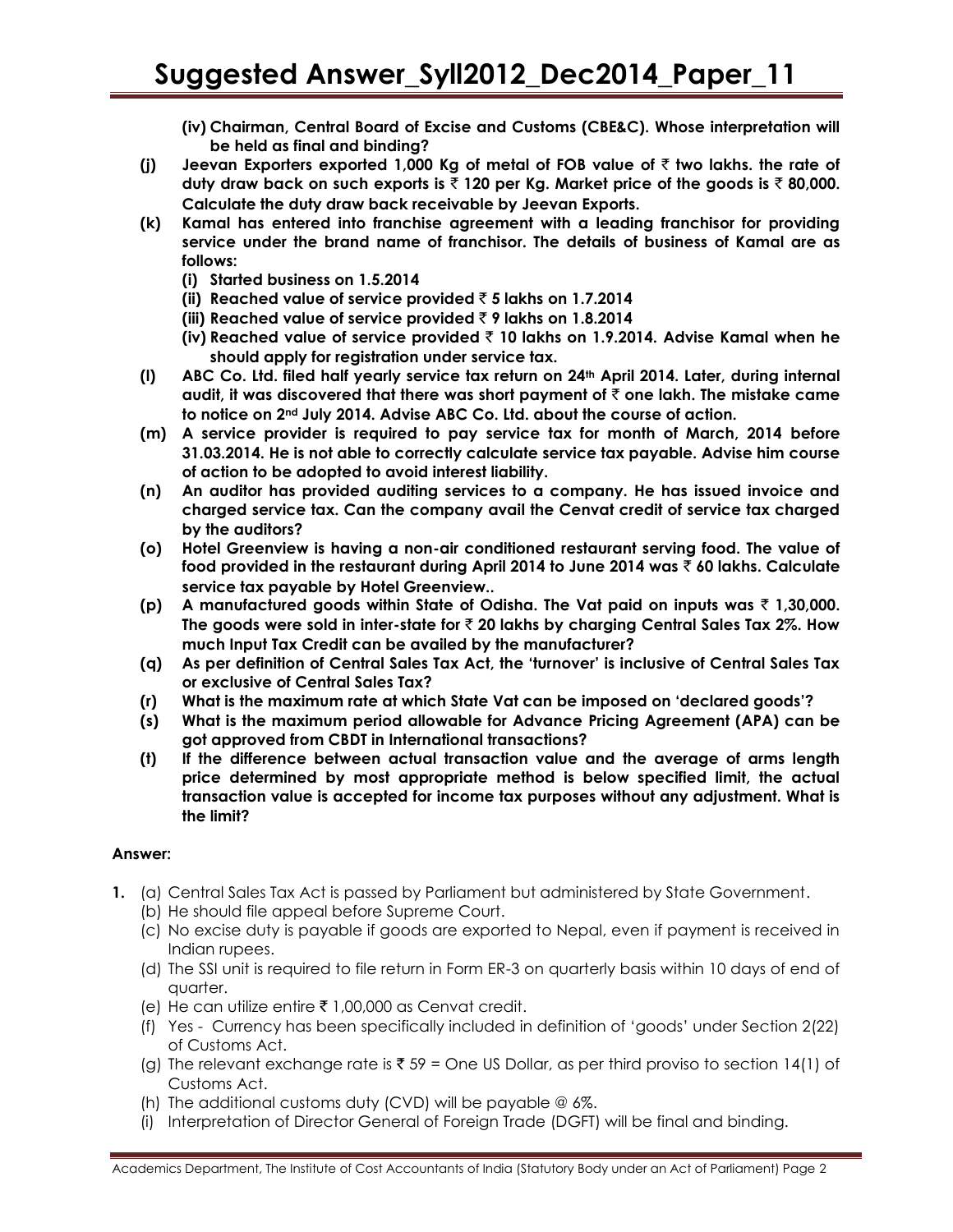- (i) Duty drawback eligibility is  $\bar{\tau}$  1,20,000 (1,000 Kg. x 120 per Kg). However, as per section 76(1)(b) of Customs Act, Duty drawback shall not be allowed in respect of any goods, the market price of which is less than the amount of drawback due thereon. Hence, the exporter is not entitled to get any duty drawback.
- (k) Exemption is not available when service is provided under brand name of other person. Hence, application for registration is to be made within 30 days i.e., before 31.05.2014.
- (l) ABC Co. Ltd. should pay amount of service tax with interest and file revised return as revised return can be filed within 90 days from the date of submission of the return under rule 7 of the Service Tax Rules, 1994.
- (m) The service provider can estimate his probable liability and pay the estimated liability with some additional amount before 31.03.2014. Whatever amount has been paid in excess can be adjusted in subsequent months or quarters as per rule 6(4A) of Service Tax Rules.
- (n) Auditing service have been specifically included in the definition of input service and hence company can avail the Cenvat Credit.
- (o) There is no service tax if the restaurant is not air conditioned.
- (p) Entire input tax credit of  $\bar{\tau}$  1,30,000 is available.
- (q) 'Turnover' is exclusive of Central Sales Tax.
- (r) The maximum Rate for State Vat on declared goods is 5%.
- (s) Maximum period permissible for APA is five years.
- (t) If the difference between the price of actual transaction and average of the arm's length price determined is within the range of three percent (plus or minus), the transaction price shall be accepted without any adjustment [The limit was five per cent (plus or minus) up to 1-4-2013].

# **2. Answer any two of the following; 2x2=4**

- **(a) State any two transactions which are both 'deemed sale of goods' for purpose of levy of State Vat and 'declared service' for levy of service tax. 2**
- **(b) Can State Government impose sales tax on sale of newspapers? Answer with relevant provision in Constitution of India. 2**
- **(c) What is 'taxable event' for purpose of levy of Central Excise Duty? 2**

# **Answer:**

- 2. (a) (i) Works Contract
	- (ii) Hire purchase and financial leasing
	- (iii) Supply and service of food or any other article of human consumption or any drink (whether or not intoxicating).
	- (b) Entry 54 of List II of Seventh Schedule to Constitution of India reads as follows 'Tax on sale or purchase of goods other than newspapers, subject to the provisions of entry 92A of List I.

Thus, Constitution of India prohibits levy of sales tax on sale of newspapers by State Government.

(c) The 'taxable event' for the purpose of levy of Central Excise Duty is the manufacture or production in India of an excisable goods and the goods should be movable and marketable but it excludes goods which are manufactured or produced in SEZ of India. Manufacture or production of excisable goods in India is the taxable event for levy of Central Excise Duty, as per entry 84 of List I of Seventh Schedule to constitution of India.

# **3. Answer any two of the following: 8x2=16**

**(a) (i) A manufacturer had sent his inputs for job work under rule 4(5)(a) of Cenvat Credit Rules. What is the time limit within which the goods should be returned to factory after job work? Explain the consequences if goods are not returned with the specified**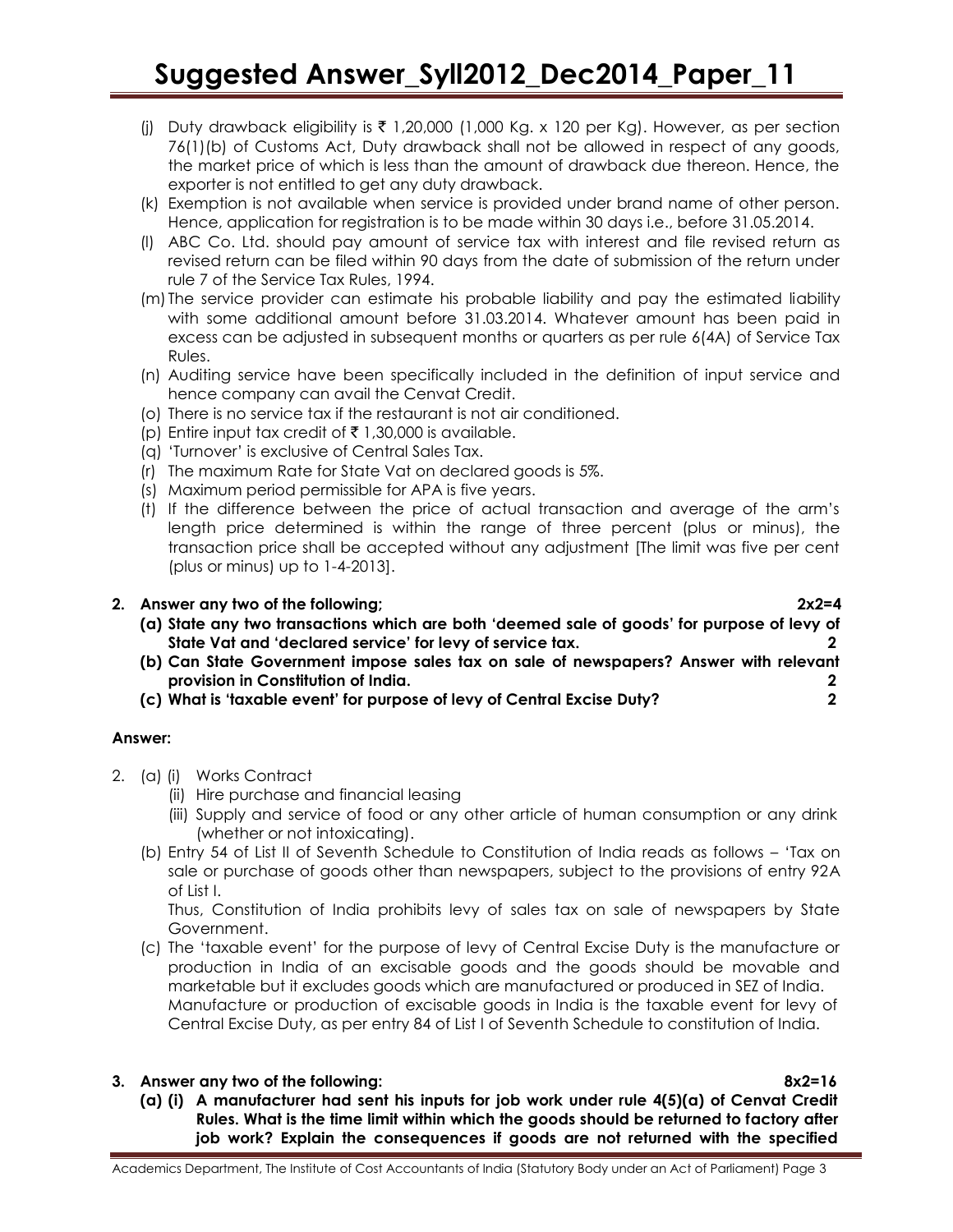**period. 3**

- **(ii) A manufacturer sold the goods on 6th July 2014 for** ` **One lakh, on which he charged excise duty @ 12.36%. Later, after negotiations, the customer agreed to give price rise of 5%. The manufacturer raised supplementary invoice on 25th October, 2014 charging differential price. How much excise duty and interest is payable by the manufacturer? Assume that assessee paid excise duty electronically in both the cases on due dates. 3**
- **(iii) An assessee received a show cause notice. The demand of excise duty was confirmed against him by Commissioner (Appeals). He feels that his case is not very strong and hence he is in two minds whether to approach Settlement Commission of file appeals before CESTAT. Advise him. 2**
- **(b) (i) A manufacturer produced 2,500 pieces of excisable goods during October 2014. All**  the pieces were in packed condition. The MRP as printed on package is  $\bar{z}$  400 **(inclusive of all taxes and duties). The product is covered under MRP valuation provisions under section 4A of the Central Excise Act and abatement available under the relevant notification is 40% on MRP. The excise duty rate is 12% plus education cess as applicable. The Sale of manufacturer was as follows:** 
	- **(a) 500 pieces to wholesalers at** ` **200 per piece in the same package (excluding taxes and duties);**
	- **(b) 1,000 pieces to semi-wholesalers at** ` **220 per piece in the same package (excluding taxes and duties);**
	- **(c) 600 pieces at** ` **360 in retail sale (inclusive of all taxes and duties) in the same package;**
	- **(d) 50 pieces were distributed as free samples. Balance 350 pieces were in stock at the month end. How much excise duty is payable for the month of October, 2014? 4**
	- **(ii) State briefly treatment of each 5 of the following items below in arising at cost of production as per CAS-4, for valuation under rule 8 of Central Excise Valuation (Determination of Price of Excisable Goods) Rules, 2000.**
		- **(a) Central Excise duty on direct material charged by the supplier-manufacturer of the raw materials;**
		- **(b) Research and Development Costs;**
		- **(c) Administrative costs relating to office management;**
		- **(d) Sale of scrap and value realized from sale of such scrap;**
		- **(e) Cost incurred on major break down of machinery;**
		- **(f) Interest and finance charges. 4**

- **(c) (i) An EOU unit is selling goods to Indian customer. He is using wholly indigenous raw materials for manufacturing those goods. He is selling the goods at** ` **200 per piece. Customs duty rate is 10% and excise duty rate is 12%. Education cess is as applicable. How much duty is payable by the EOU unit? 3**
	- **(ii) Excise duty is normally payable by manufacturer, but there are some exceptions. State the exceptions. 3**
	- **(iii) Explain admissibility of remission of excise duty in following cases:** 
		- **(a) Finished Goods stored in store room were found to be stolen;**
		- **(b) Finished Goods were cleared from factory by preparing excise invoice and during transit to place of customer, the goods were damaged due to road accident. 2**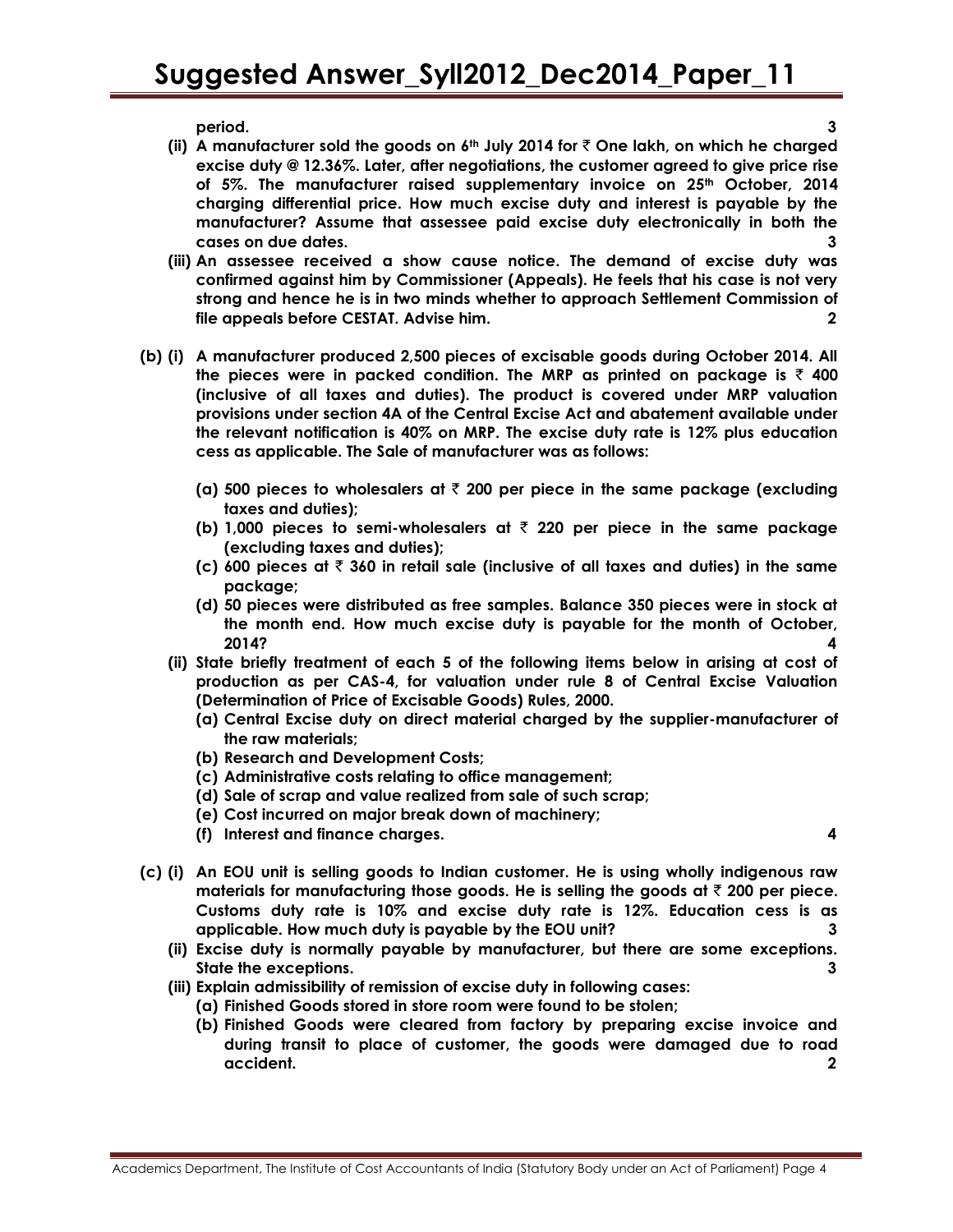- 3. (a) (i) The inputs must be returned to factory after job work, within 180 days. If the inputs are not so returned, the manufacturer is required to reverse the Cenvat credit on those inputs. Later, when the inputs are returned after job work, he can take back the Cenvat credit which he had reversed.
	- (ii) The excise duty payable on  $\bar{\xi}$  5,000 @ 12.36% is  $\bar{\xi}$  618. As per section 11AA of Central Excise Act, interest is payable @ 18% from due date on which the duty became due till actual payment of excised duty. The amount was due on 6-8-2014 but he paid the duty on 6-11-2014. Thus, he is liable to pay interest for three months i.e.,  $\bar{\tau}$  27.81 (618 x 18 x 3)/(100 x 12)
	- (iii) An assessee can approach Settlement Commission only when case is pending before original adjudicating authority. In this case, after issue of order, no case is pending. Hence, assessee cannot approach Settlement Commission. Thus, he has no option but to file appeal before Tribunal.
	- (b) (i) Since the product is covered under MRP valuation, excise duty is payable on MRP valuation basis on all the packages, as MRP valuation provisions are overriding provisions. Thus, value for purpose of excise duty is 240 per piece. Excise duty payable per piece @ 12.36% is  $\bar{\tau}$  29.664. Hence, excise duty payable on 2,150 pieces is  $\bar{\tau}$  63,777.60. On 350 pieces in stock, no excise duty is payable as duty will be payable only when goods are cleared from the factory.
		- (ii) (1) Not includible
			- (2) Includible
			- (3) Not includible
			- (4) To be deducted from the cost
			- (5) Not includible as it is abnormal cost
			- (6) Not includible
	- (c) (i) Normal excise duty is payable if goods are manufactured wholly with indigenous raw materials. Hence, excise duty payable @ 12.36% is  $\bar{\tau}$  24.72 per piece.
		- (ii) There are only three exceptions to basic provision that duty liability is of manufacturer-
			- (a) In case of goods stored in ware house under rule 20, duty liability is of person who stores the goods.
			- (b) The procurer is liable in case of molasses produced in khandsari sugar factory
			- (c) In case of job work under Notification No. 214/86-CE, the raw material supplier undertakes liability of duty.
		- (iii) (a) Remission not eligible as good must have been used somewhere else;
			- (b) Once goods are cleared from factory, there is no provision to obtain remission of excise duty.
- **4. Answer any two of the following: 6x2=12**
	- **(a) (i) An importer submitted Bill of Entry electronically on 22.08.2014. Bill of Entry was**  returned from customs on 29.08.2014 for payment of customs duty of  $\bar{\tau}$  1,00,000. **Customs office was closed on 30.08.2014 and 1.9.2014 due to Saturday and Sunday. The importer paid customs duty on 10.09.2014. He cleared the goods from customs on 13.09.2014 after obtaining 'Out of customs charge' order from customs authorities. How much interest is payable by the importer? 4**
		- **(ii) State the various purposes for which goods warehoused in customs warehouse. 2**
	- **(b) (i) State definition of 'margin of dumping'. 2**
		- **(ii) Compute the Assessable Value of a machine imported from USA by PQR Pvt. Ltd.,**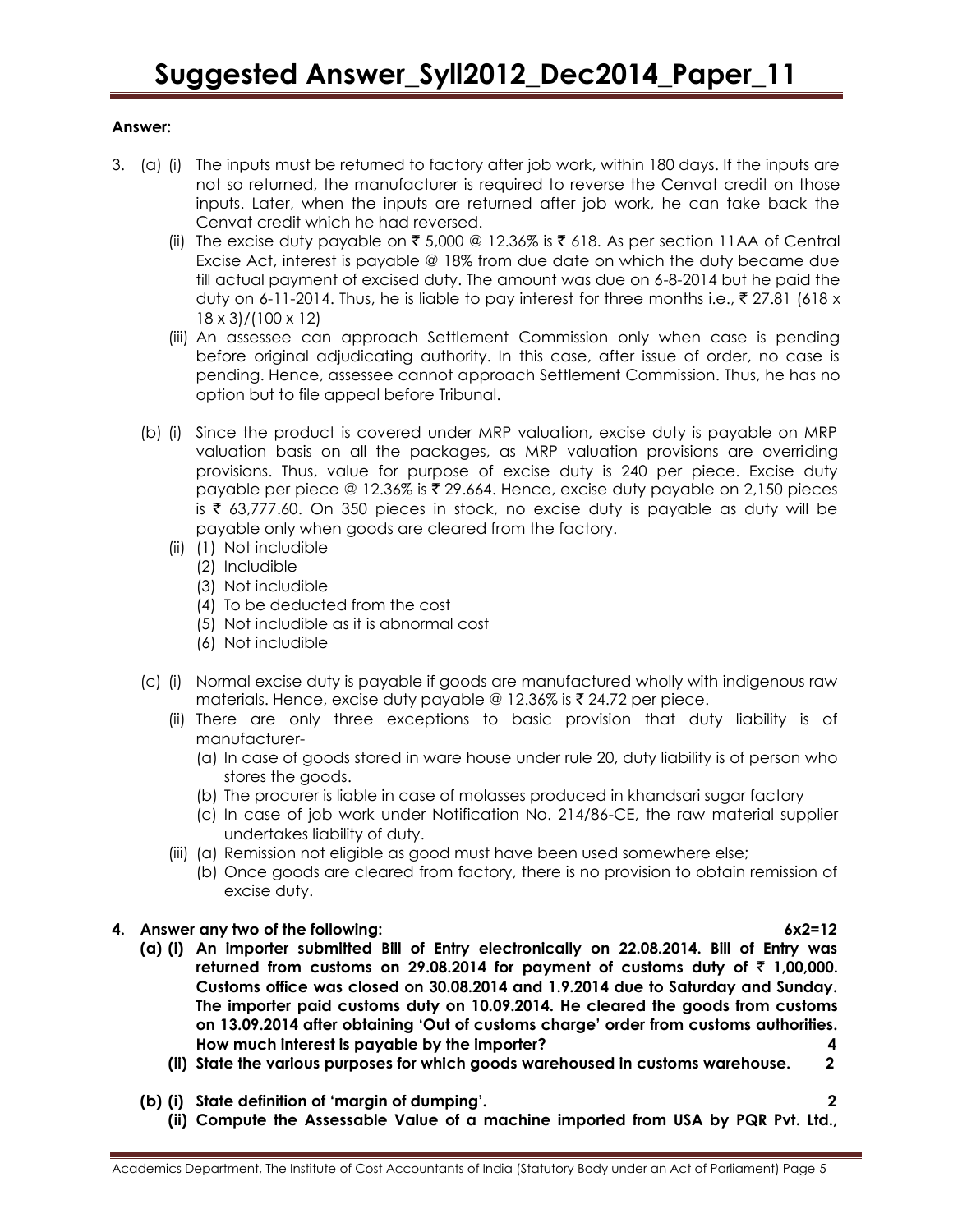**under Customs Act, 1962 –**

- **(a) FOB Value of Machine – 15,000 US dollars;**
- **(b) Air freight paid – 4,000 US dollars;**
- **(c) Insurance for transit of machine – not ascertainable;**
- **(d)** Cost of design work of the machine done in India  $-\overline{\zeta}$  45,000;
- **(e) Indian Local Agent's Commission-** ` **15,000;**
- **(f) Cost of transport of goods from port of factory in India –** ` **5,000. Exchange rate is one US dollar =**  $\bar{\tau}$  **60.**  $\blacksquare$
- **(c) (i) State any five circumstances under which export goods are liable to confiscation under section 113 of Customs Act, 1962. 3**
	- **(ii) A trader has imported goods. After imports, he approached a customer who was manufacturer in India for sale of 60% of imported goods. The price quoted by trader was agreeable to the Indian manufacturer. However, the manufacturer in India stated that he will purchase the imported goods from the trader only if he (i.e., Indian manufacturer) can avail Cenvat credit of import duties paid by the trader. Advise the trader whether and how this can be done and which duties are eligible for Cenvat credit by the Indian manufacturer? 3**

- 4. (a) (i) The importer is required to pay customs duty within two working days after Bill of entry is returned to him. Thus he has required to pay customs duty before 02.09.2014. Since he paid customs duty on 01.09.2014, he is required to pay interest @15% for eight days. Hence interest payable =  $(3 \times 100,000 \times 8 \times 15) / (365 \times 100) = 328.77$ 
	- (ii) Section 71 of Customs Act allows clearance of goods from customs warehouse for following purposes – (a) home consumption, (b) re-exportation or (c) removal to another warehouse.
- (b) (i) 'Margin of dumping' means the difference between normal value and export price (i.e., the price at which these goods are exported). [section 9A(1)(a) of Customs Tariff Act].
	- (ii)

| FOB Value of Machine                         | 15,000 US Dollars |
|----------------------------------------------|-------------------|
| Add Insurance @ 1.125% of FOB value          | 169 US Dollars    |
| Air freight (restricted to 20% of FOB value) | 3,000 US Dollars  |
| Total value                                  | 18,169 US Dollars |
| Value in Indian Rupees                       | ₹ 10,90,140       |
| Add - Local Agent's Commission               | ₹ 15,000          |
| CIF Value in Rupees                          | ₹ 11,05,140       |
| Add Landing charges @ 1%                     | ₹ 11,051          |
| Assessable value for customs purposes        | ₹ 11,16,191       |

- (c) (i) As per section 113 of Customs Act, following export goods are liable to confiscation. These are 'goods attempted to be improperly exported':
	- Goods attempted to be exported by sea or air from place other than customs port or customs airport appointed for the loading of such goods. [section 113(a)].
	- Goods attempted to be exported by land or inland water through unspecified route [section 113(b)].
	- Goods brought near land frontier or coast of India or near any bay, gulf, creek or tidal river for exporting from place other than customs port or customs station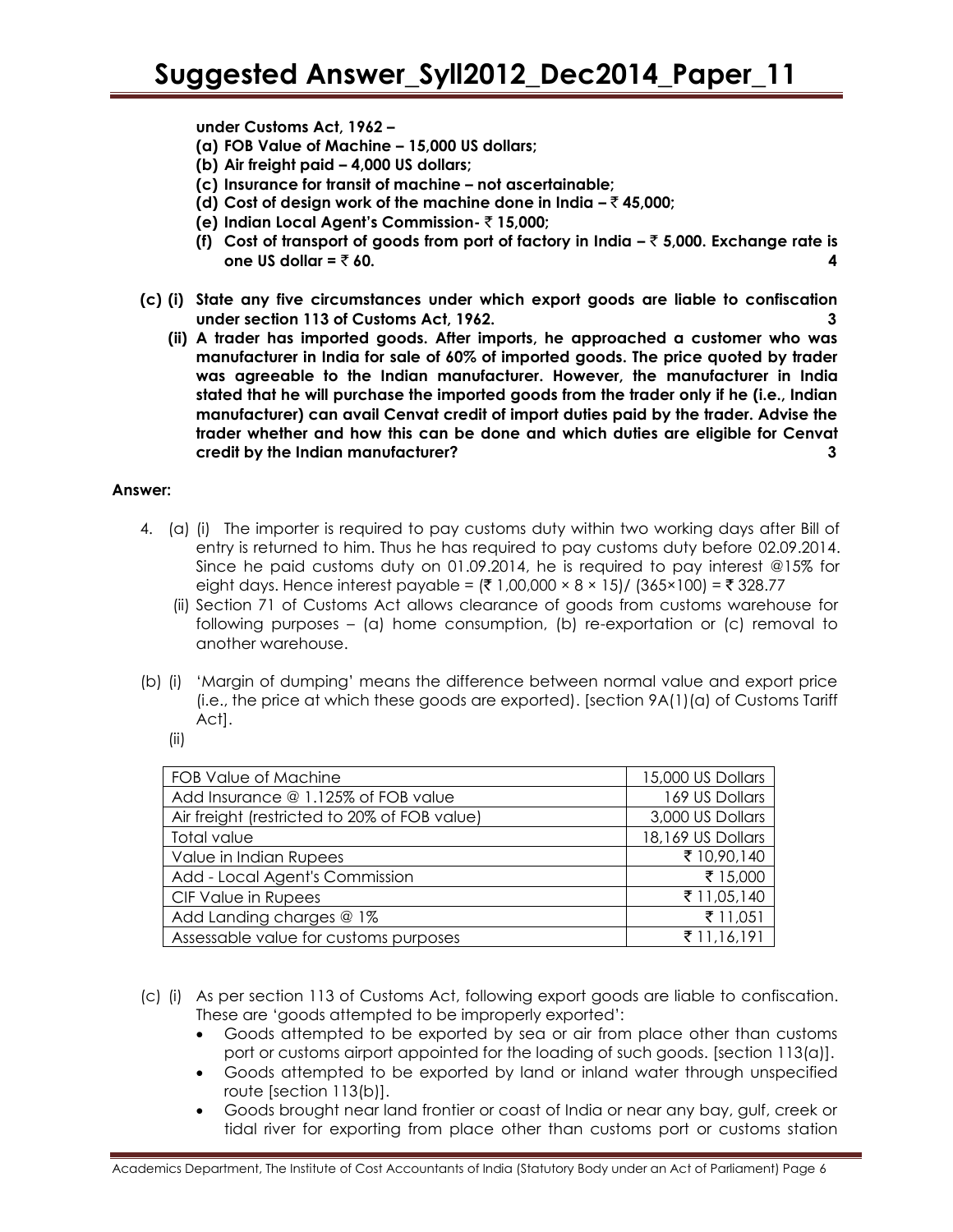appointed for the loading of such goods. [section 113(c)].

- Goods attempted to be exported to prohibition under Customs Act or any other law [like FEMA etc.] [section 113(d)
- Good concealed in any conveyance brought within limits of customs area for exportation [section 113(e)].
- Goods loaded or attempted to be loaded for eventual export out of India, without permission of proper officer, in contravention of section 33 and 34.  $[section 113(f)].$
- Goods stored at un-approved place or loaded without supervision of Customs Officer. [section 113(g)].
- Goods not mentioned or found excess of those mentioned in Shipping Bill or declaration in respect of baggage [section 113(h)].
- Any goods entered for exportation not corresponding in respect of value or any other particular in Shipping Bill or declaration of contents of Baggage [section 113 (h)(i)].
- Goods entered for export under claim for duty drawback which do not correspond in any material particulars with any information provided for fixation of duty drawback [section 113 (h)(ii)].
- Goods imported without duty but being re-exported under claim for duty drawback [section 113(j)].
- Goods cleared for exportation which are not loaded on account of willful act, negligence or default, or goods unloaded after loading for exportation, without permission of proper officer. [section 113(k)].
- Provisions in respect of 'Specified Goods' are contravened. [section 113(l)].

If brief, attempting to export goods in violation of law, mis-declaring goods, export under false claim of duty drawback or violating rules regarding movement, storage or loading of export goods will make them liable for confiscation under section 113. This is all covered in the definition of 'smuggling'.

(ii) The trader is required to register with Central Excise as importer. Then he can issue Invoice giving details of CVD and Special CVD paid on imported goods on proportionate basis. The Indian manufacturer can avail Cenvat credit on basis of this invoice.

# **5. Answer any two of the following: 4x2=8 (a) (i) A regular exporter of goods intends to apply for Advance Authorization for annual requirements. What is the maximum value for which he is entitled to get Annual Advance Authorisation? 2 (ii) When an exporter can apply for Special Brand Rate of duty drawback? 2**

- **(b) Explain salient features of Served from India scheme. 4**
- **(c) Enumerate various supplies which are eligible as 'deemed exports' for purpose of certain benefits. 4**

- 5. (a) (i) Annual Advance Authorisation will be granted upto 300% of FOB value of physical exports in preceding financial year and / or FOB value of deemed exports in preceding year or  $\bar{\tau}$  one crore whichever is higher.
	- (ii) The conditions of eligibility are:
		- (a) The All Industry Rate fixed should be less than 80% of the duties paid by him;
		- (b) Rate should not be less than 1% of FOB value of product except when amount of drawback per shipment is more than  $\bar{\tau}$  500.
		- (c) Export value is not less than the value of imported material used in them i.e.,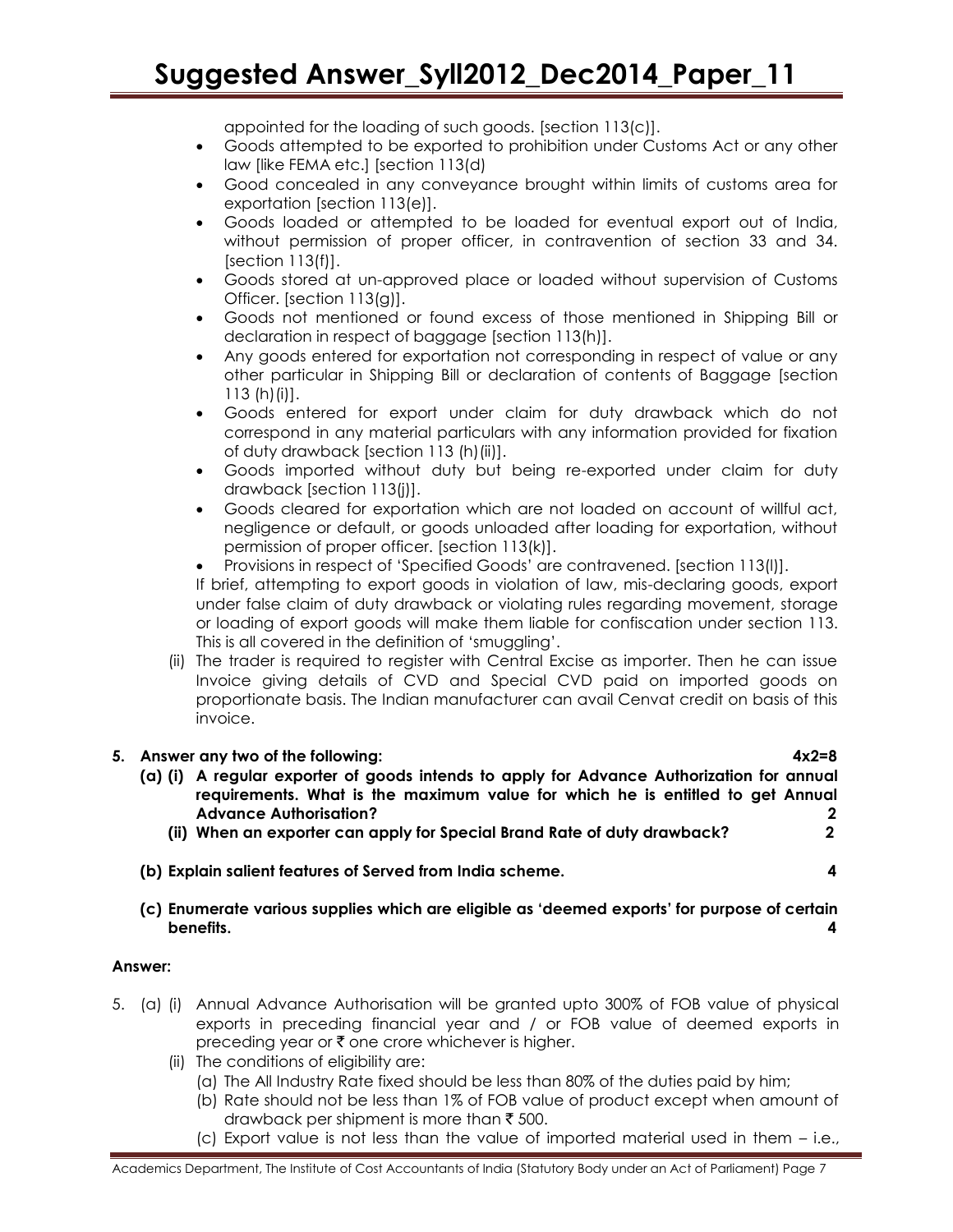there should not be 'negative value addition'.

(b) Object of the Served from India scheme is to accelerate growth in export of services.

All service providers including healthcare and educational service providers as well as EPO (Engineering Process Outsourcing) and KPO(Knowledge Process Outsourcing) service providers are eligible.

Indian Service providers who have foreign exchange earnings of at least  $\bar{\tau}$  10 lakhs are eligible for duty credit scheme. For individual service provider, minimum free foreign exchange earning would be  $\bar{\tau}$  5 lakhs. Only services listed in Appendix 41 of HBP Vol. 1 are eligible.

Duty credit will be 10% of net free foreign exchange earned during the current financial year.

Duty credit entitlement can be used for import of capital goods, spares, furniture, office equipment, professional equipment, office furniture and consumables that are otherwise freely importable and restricted items under ITC (HS) classification. In case of hotels, clubs with residential facility of minimum 30 rooms, and stand-alone restaurants, duty credit entitlement can be utilized for import of food items and alcoholic beverages.

The goods imported are not transferrable, except within group company and managed hotels.

- (c) Specified categories of supplies made by a Contractor/Sub-Contractor shall be regarded as 'Deemed Exports' provided the goods are manufactured in India -
	- (ii) Supply of goods against Advance Authorization/Advance Authorization for Annual Requirement /DFRC/DFIA under Duty Exemption/ Remission Scheme,
	- (iii) Supply of goods to Export Oriented Units (EOUs) or units located in or Software Technology Parks (STPs) or to Electronic Hardware Technology Parks (EHTPs) or Bio Technology Parks (BTP),
	- (iv) Supply of Capital Goods to holders of licences under the Export Promotion Capital Goods (EPCG) Scheme,
	- (v) Supply of goods to projects financed by multi-lateral or bilateral agencies/funds as notified by the Department of Economic Affairs, Ministry of Finance under international competitive bidding in accordance with the procedures of those agencies/funds, where the legal agreements provide for tender evaluation without including the customs duty. [List of agencies/Funds has been notified for this purpose in the Hand Book of Procedures. Further, supply and installation of goods (single responsibility turnkey projects) to projects financed by multilateral or bilateral agencies/funds as notified by DEA, MOF under ICB, in accordance with the procedures of these agencies/funds, where bids may have been invited and evaluated on the basis of delivered duty paid prices for goods manufactured abroad.]
	- (vi) Supply of goods to any project or purpose in respect of which the Ministry of Finance, by a Notification, permits the import of such goods at zero customs duty,
	- (vii) Supply of Marine Freight Containers by 100% EOU (Domestic Freight Containers-Manufacturers) provided the said containers are exported out of India within 6 months or such period as permitted by the Customs Authorities,
	- (viii) Supply to projects funded by UN Agencies,
	- (ix) Supply of goods to nuclear projects through competitive bidding as opposed to international competitive bidding.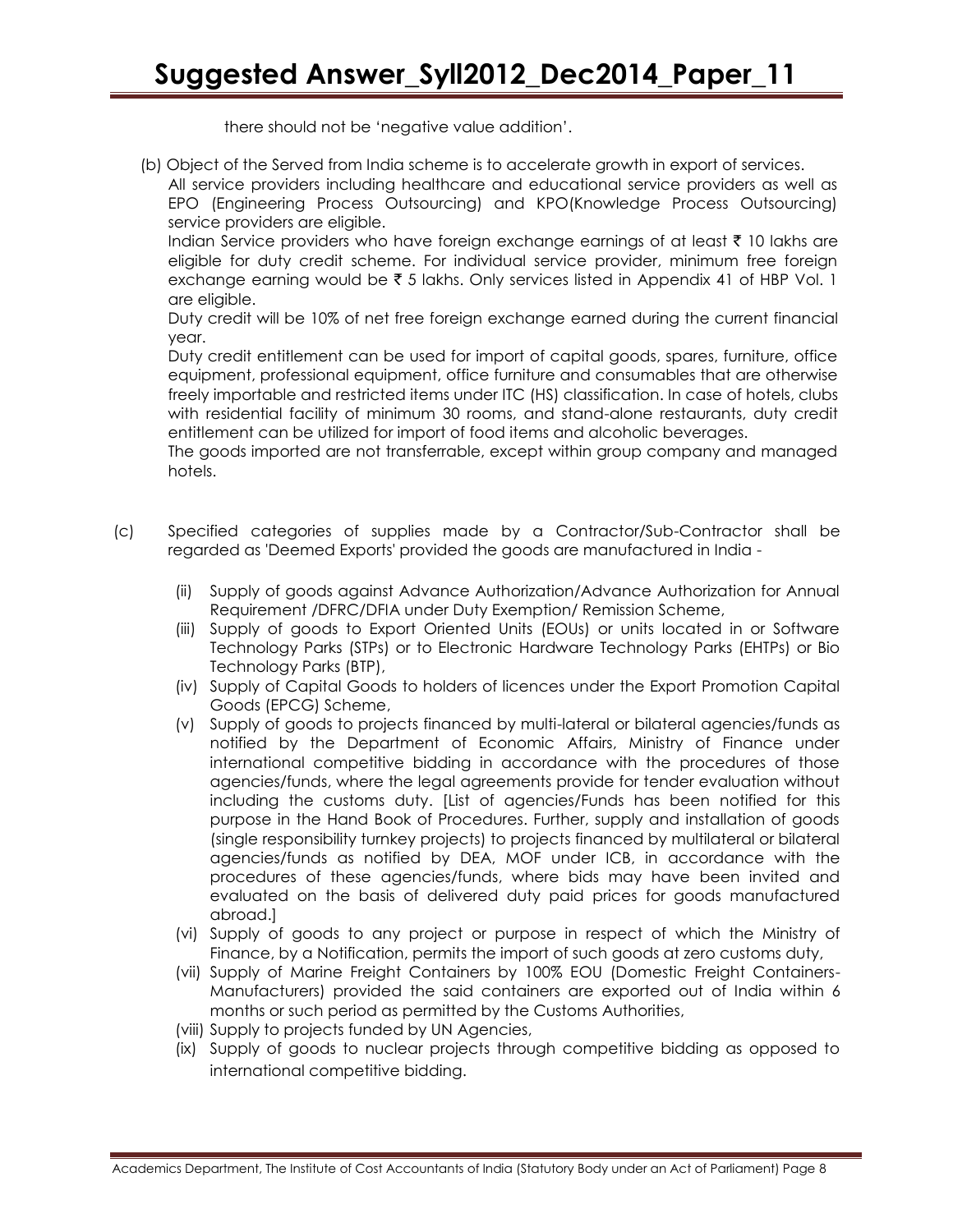**6. Answer any two of the following: 10x2=20**

- **(a) (i) ABC Co. Ltd. provided various services during 2014-15. Out of the services provided, services of** ` **30,00,000 were subject to service tax @ 12.36% and services of** ` **15,00,000 were exempt. Services of** ` **5,00,000 were eligible as export of service. If the service was provided in India, service tax rate was 12.36%. The company had received input services on which service tax charged by service providers was** ` **1,00,000. The company utilized the Cenvat credit of service tax paid on these input services. The input services are common to both taxable and exempt services. ABC Co. Ltd. had not intimated any option to department under rule 6 of Cenvat Credit Rules. Calculated the total amount payable by ABC Co. Ltd. to Government. Which option was available to ABC Co. Ltd. to reduce the amount payable? 5**
	- **(ii) Deepak Global Tours organize tours all over the world. They arrange a tour to Singapore. Mr. Jairam, from Mumbai participated in the tour. Mr. Jairam is of the view that no service tax is chargeable by the Tour Operator as the tour is outside India. Is the contention of Mr. Jairam correct? State with reasons. 3**
	- **(i) A recognized educational institution is providing bus services to its students for which separate charges are recovered. Is the school liable to pay service tax? State with reasons. 2**
- **(b) (i) Distinguish between 'negative list of service' and 'exempted service'. 3**
	- **(ii) Name any two services where the service provider will be considered as 'intermediary' for purpose of Rule 9(c) of Place of Provision of Service Rules. 2**
	- **(iii) Mrs. Paramita has provided interior decoration service including material to design jewellery shop owned by Bob Jewellers P Ltd. The breakup of value of material and value of services is not available. M/s. Bob Jewelers paid** ` **11,00,000 to Mrs. Paramita for the work. In addition, in appreciation of good work done by Mrs. Paramita, Bob Jewellers P Ltd. presented a necklace to Mrs. Paramita values at** ` **1,00,000. Calculate service tax payable by Mrs. Paramita. She is not eligible for exemption available to a small service provider. Service tax is to be charged extra. 5**
- **(c) (i) A service was provided by Deepa Traders, a partnership firm, on 15.06.2014 when service tax rate was 10%. Invoice was raised on 10.07.2014 when service tax rate was 12%. Payment for the invoice was received on 15.10.2014 when service tax rate was 11%. State the rate at which the service provider would be liable to pay service tax, if the value of services provided by him in previous financial year was** ` **45 lakhs. What would be due date for payment of service tax? 3**
	- **(ii) A whole-time director of a company is receiving salary of** ` **twenty two lakhs from a private limited company. Is service tax payable? If payable, who is liable to pay service tax? 2**
	- **(iii) State the provisions regarding payment of service tax by service receiver in case of service of security agency. 3**
	- **(iv) A service provider has provided service on 10.4.2014 and issued invoice on 5.5.2014. The service receiver made payment to service provider on 20.03.2015. State how and when the service receiver can avail Cenvat credit. 2**

# **Answer:**

6. (a) (i) Since assessee has not intimated his option under rule 6 of Cenvat Credit Rules, he is required to pay an amount equal to 6% of value of exempted services. Thus, ABC Co,. Ltd. is required to pay an 'amount' of  $\bar{\tau}$  90,000 [6% of  $\bar{\tau}$  15,00,000], as per Rule 6(3)(i) of Cenvat Credit Rules.

If ABC Co. Ltd. had exercised its option to pay 'amount' on proportionate basis as per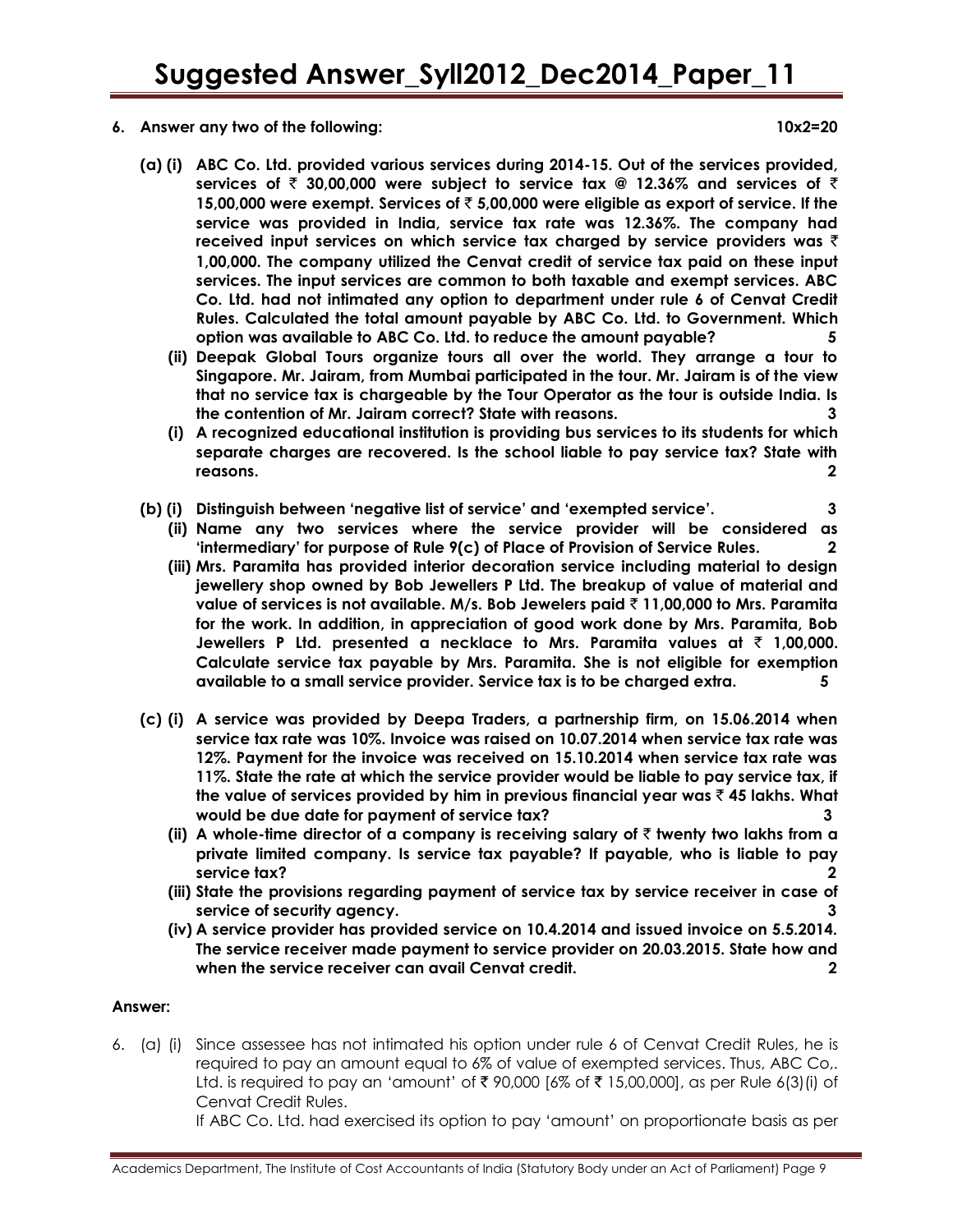Rule 6(3)(ii) of Cenvat Credit Rules and intimated the same to department, ABC Co. Ltd. was required to pay an amount in the ration of (15,000/50,000) i.e., 30% of  $\bar{\tau}$ 1,00,000 i.e., only ₹ 30,000.

Note that if service is exported, any payment of 'amount' or proportionate reversal is not required.

- (ii) Since location of both service provider and service receiver is 'Taxable Territory' (i.e., India), place of provision of service is taxable territory (i.e., India) as per rule 8 of Place of Provisions of Service Rules. Hence, service tax will be payable even if service is actually performed outside India.
- (iii) The service is a naturally bundled service of education. Hence, it is not taxable even if separate charge is made.
- (b)(i) Negative List of services are specified in section 66D of Finance Act, 1994. Service tax is not payable in these services. Exempted services are specified in Notification No. 25/2012- ST date 20-6-2012, effective from 1-7-2012.

Distinction between negative list and exempt service is that services is negative list are not taxable at all as they have been excluded from the charging section 66B of Finance Act, 1994 itself, while exempted services are taxable but are exempted by Central Government by issue of a notification issued under powers delegated vide section 93(1) of Finance Act, 1994.

Change in negative list will require Parliamentary approval, while change in list of exempted services can be effected by Central Government by simply issuing a notification in gazette.

- (ii) Service of travel agent, recovery agent, commission agent (an agent for buying selling of goods is excluded) arranging services of Principal will be 'intermediary' for the purpose of rule 9(c) of Place of Provision of Service Rules.
- (iii) Service tax is payable on 60% of ₹ 12,00,000 i.e., on ₹ 7,20,000 @ 12.36%. Thus, service tax payable is  $\bar{\tau}$  88,992. Since service provider is individual and service receiver is company, the service provider is liable to pay 50% of service tax. Thus, Mrs. Paramita is required to pay service tax of  $\bar{\tau}$  44,496 and balance  $\bar{\tau}$  44,496 is payable by Bob Jewellers Pvt. Ltd. under reverse charge.
- (c) (i) The service tax is payable @ 10%, since as per section 67A of Finance Act, 1994, the date on which service is provided is relevant to determine rate of service tax. The due date of payment is 6-1-2015, as electronic payment is mandatory.
	- (ii) When there is employer employee relation, the transaction is outside the definition of 'service' itself, as per section 65B(44) of Finance Act, 1994. Hence, no service tax is payable. Since, no service tax is payable, there is no reverse charge.
	- (iii) In case of security service, if the service provider is Individual, HUF, proprietary or partnership firm, AOP located in taxable territory and service receiver is Business entity registered as body corporate located in the taxable territory, 25% of the service tax is payable by service provider and balance 75% service tax is payable by the service receiver – Sr. No. 8 of Notification No. 30/2012 – ST dated 20-6-2012 inserted w.e.f. 7-8-2012.

If security service is provided by CISF or Police, 100% service tax is payable by service receiver.

(iv) The service receiver can avail Cenvat credit on 5-5-2014 on receipt of invoice. However, if payment is not made within three months i.e., before 5-8-2014, he is required to pay 'amount' equal to Cenvat credit. Later, when he makes payment to service provider on 20-3-2015, he can again taken back Cenvat credit of the amount he had reversed on 5-8-2014.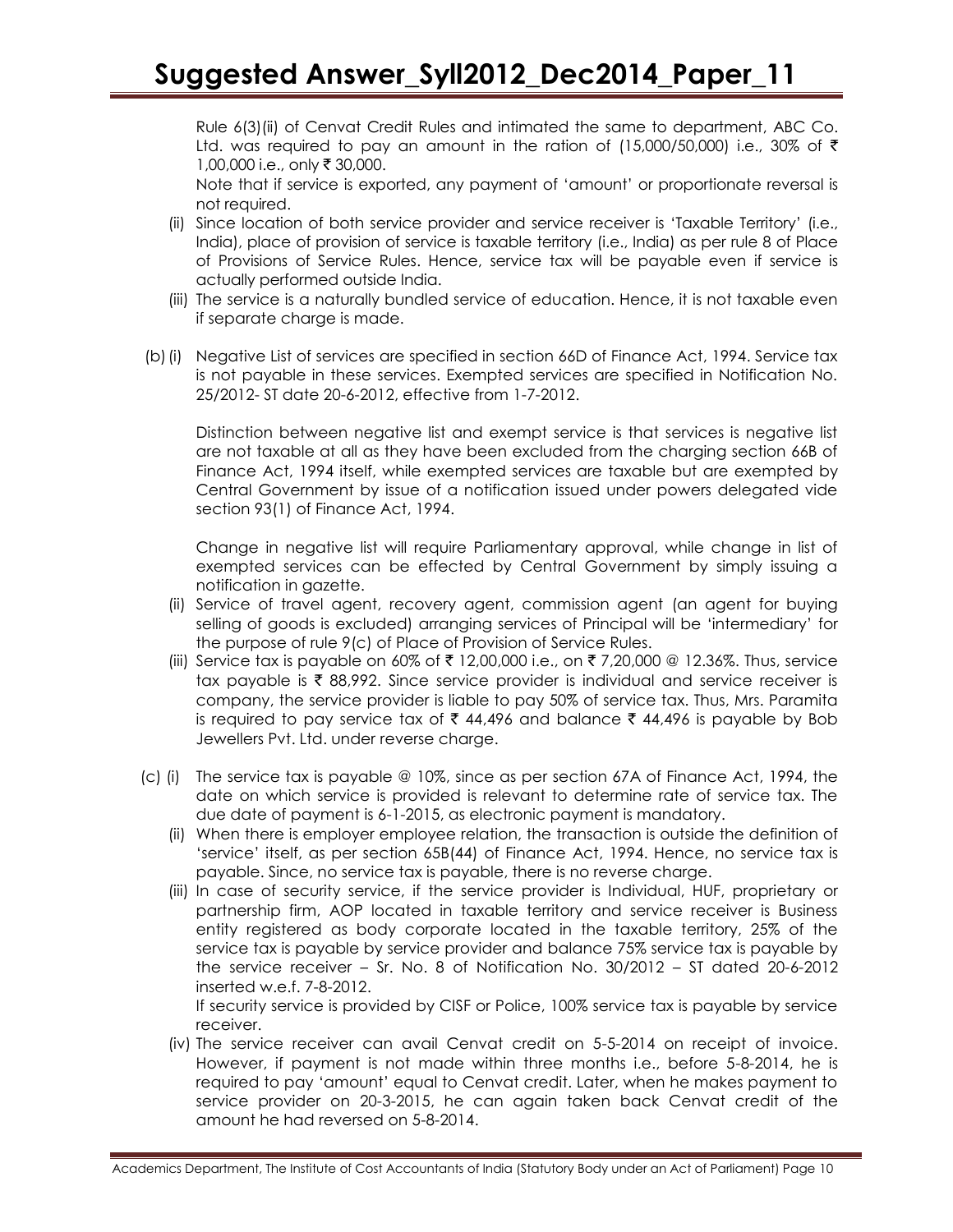- **7. Answer any two of the following: 6x2=12**
	- **(a) (i) State various purposes for which goods can be purchased at concessional rate under Central Sales Tax Act, by issuing C form. 2**
		- **(ii) Compute Vat payable on works contract when the dealer does not intend to pay Vat under any composition scheme – Contract Price (excluding Vat) –** ` **1,00,000. Input materials used in contract including Vat @ 14.5% -** ` **11,450, Cost of labour in execution of the works contract –** ` **25,000. Cost of other services in the execution of works contract –** ` **10,000, Consumables used in the works contract –** ` **5,000, Plant and machinery purchased including Vat @ 4% -** ` **26,000, Vat rate on output – 14.5%. Assume that 100% input tax credit on capital goods is available. 4**
	- **(b) (i) A sold goods to B in inter-state sales. A is registered under Central Sales Tax Act but B is not registered. What will be the rate of central sales tax if** 
		- **(a) State Vat rate for Goods sold within the State is 1%.**
		- **(b) State Vat rate for Goods sold within the State is 15%. 2**
		- **(ii) Mr. X, a dealer located in the State of Maharashtra, dealing in machinery used is rolling mills furnishes following information for the financial year 2013-14.**
			- **(a) Total inter-state Sales during in the financial year (CST not shown separately) –** ` **2,29,50,000**
			- **(b) Trade Commission for which credit notes have been issued separately –** ` **5,78,125**
			- **(c) Freight and Transportation charges charged separately in invoice –** ` **4,00,000**
			- **(d) Freight charges included in value but not shown separately –** ` **2,00,000**
			- **(e) Insurance for transport of machinery upto destination –** ` **75,000**
			- **(f)** Installation and commissioning charges levied separately in invoice  $-\bar{\tau}$  1,00,000
			- **(g) The buyers have issued C form in respect of machinery bought by them from Mr. X. Compute the tax liability under CST Act 4**
	- **(c) (i) Distinguish between 'zero rated sale' and 'exempted sale'. 3**
		- **(ii) A is selling goods to B in inter-state sales. Later, B is exporting the goods. State conditions subject to which the sale made by A to B is exempt from Central Sales Tax. 3**

#### **Answer:**

- 7. (a) (i) As per section 8(3) of CST Act, goods (i) intended for resale, (ii) for use in manufacture or processing for sale (iii) for use in telecommunications network (iv) for use in mining (v) for use in power generation/distribution, or (vi) containers and packing materials are only eligible for concessional rate of CST.
	- (ii) Vat can be paid after deducting value of services and consumables. Thus, deduction of ₹ 40,000 is available [₹ 25,000 + 10,000 + 5,000]. Hence, Vat is payable on ₹ 60,000 @ 14.5%. Thus, Vat payable on the contract is ₹ 8,700. Input tax credit available – (a) On input material – ₹ 1,450 [(11,450 x 14.5)/114.5] (b) On plant and machinery  $-\bar{\tau}$  1,000 [(26,000 x 4)/104]. Thus, total Vat credit available =  $\bar{\mathcal{E}}$  2,450.

Hence, net Vat payable by cash =  $8,700 - 2,450 = ₹ 6,250$ .

(b) (i) (a) 1%.

(b) 15%.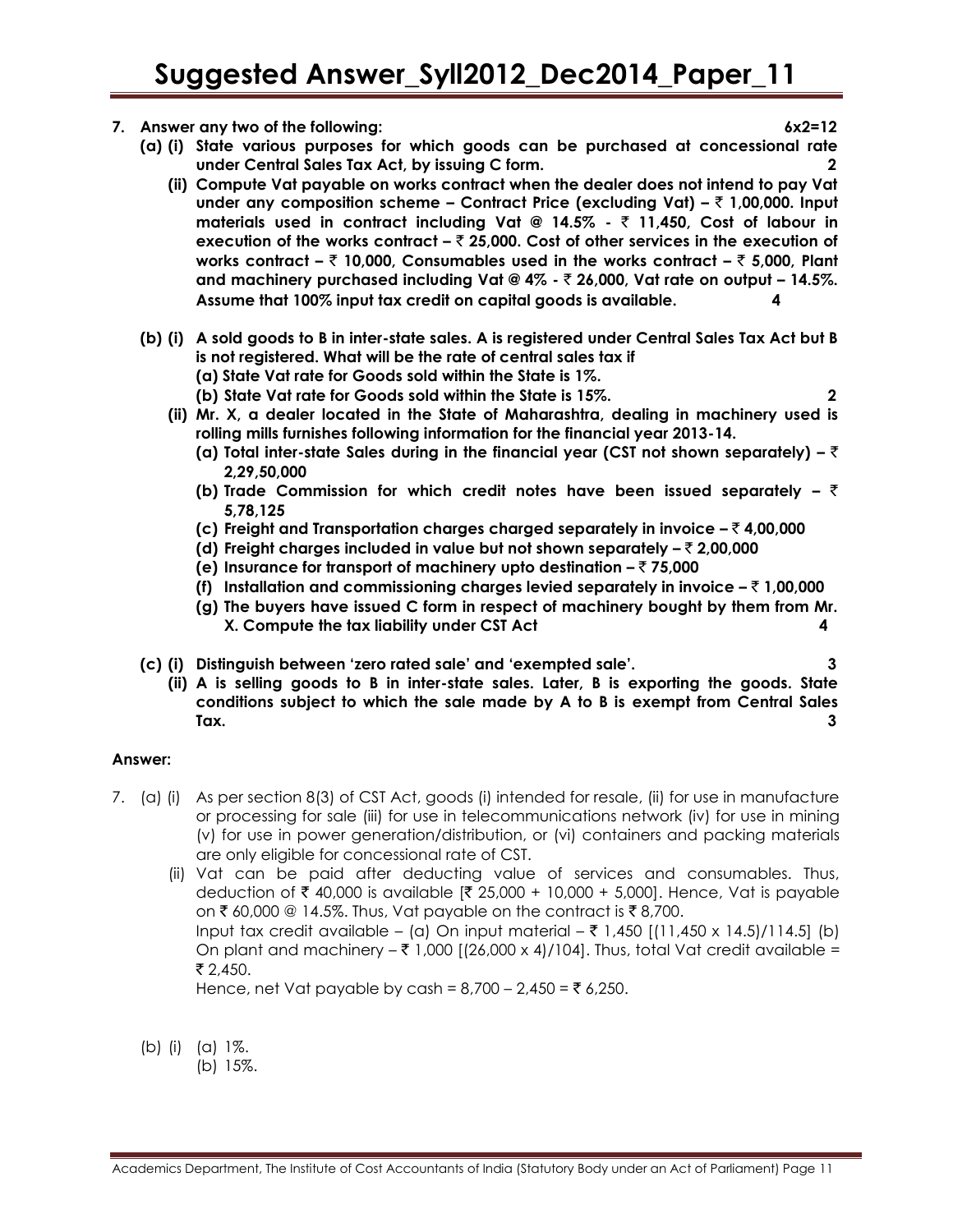|            | ₹ 2,29,50,000 |
|------------|---------------|
|            |               |
| ₹ 5,78,125 |               |
| ₹4,00,000  |               |
| ₹ 1,00,000 | ₹ 10,78,125   |
|            | ₹ 2,18,71,875 |
|            | ₹4,28,860     |
|            | ₹ 2,14,43,015 |
|            |               |

(c) (i) Certain sales are 'zero rated' i.e., tax is not payable on final product in certain specified circumstances. In such cases, credit will be available on the inputs i.e., credit will not have to be reversed. Distinction between 'zero rated sale' and 'exempt sale' is that in case of 'zero rated sale', credit is available on tax paid on inputs, while in case of exempt goods, credit of tax paid on inputs is not available.

Exports are zero rated. Inter-state sales will be zero rated when CST is brought down from present 2% to Nil or when GST is introduced.

(ii) Export is often effected through specialized agencies like Export Houses etc., termed as 'Merchant Exporters' under Foreign Trade Policy. Such indirect exports also need exemption from taxes to make the products competitive. Hence, such penultimate sale, i.e., sale preceding the sale occasioning export is also deemed to be in the course of export under section 5(3) of CST Act and is exempt from tax.

Exemption to penultimate sale is subject to the condition that the penultimate sale (i.e., last but one sale) is

- (a) For purpose of complying with agreement or order in relation to export, and
- (b) Such sale is made after the agreement or order in relation to export, and
- (c) Same gods which are sold in penultimate sale should be exported, though may not be in same form

The buyer i.e., B is required to issue H form to A under CST Act.

# **8. Answer any two of the following: 4x2=8**

- **(a) (i) An Indian company had placed purchase order for import of cement machinery from Germany. The contract envisaged that two engineers from Germany will be deputed to India for erection, commissioning and commissioning of the equipment in India. The German company will charge separately for such services. Advise whether the amount paid to foreign company will be considered as 'fees for technical services'.** 
	- **(ii) Flip Laboratories Ltd. is 100% subsidiary of a US Company. The parent company sales its products to unrelated buyers at US dollars 150 per unit. Compute the Arms Length Price (ALP) in following two situations –**
		- **(a) The product is sold to Indian subsidiary at 120 USD per piece;**
		- **(b) The product is sold to Indian subsidiary at 180 USD per unit. 2+2=4**
- **(b) India has entered into Double Taxation Avoidance Agreement (DTA) with. In case of a particular transaction, income tax is found to be payable as per provisions of Income Tax Act but that transaction is exempt under Double Taxation Avoidance Agreement (DTAA) with USA. The Income Tax Officer (ITO) is of the view that since income Tax Act is passed by Parliament, it overrides provisions of DTA, as DTA is not approved by Parliament. State whether the view taken by ITO is correct. You may take support of case law decided on this issue. 4**

(ii)